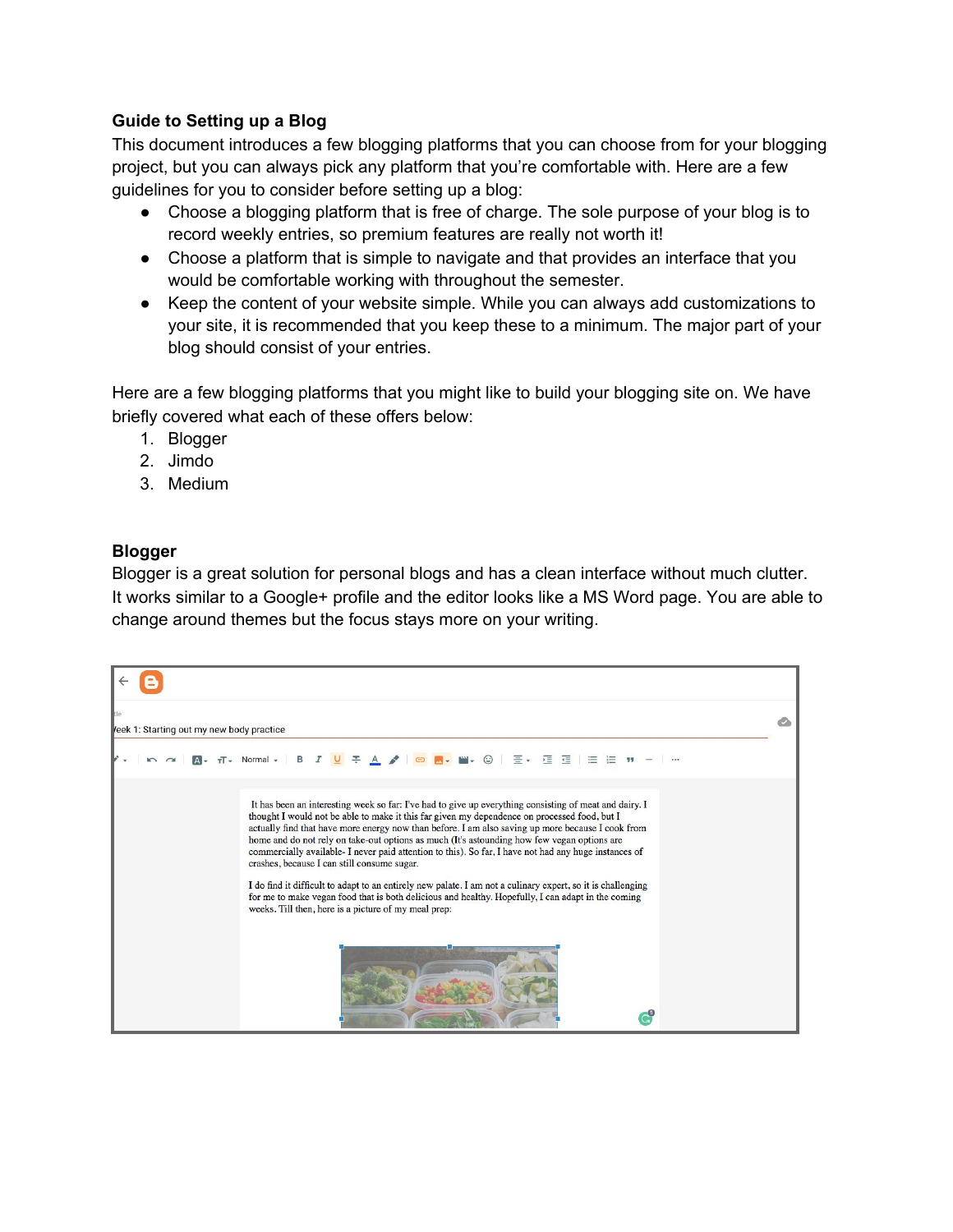You are free to incorporate images documenting your blogging journey. Signing up is simple and you can start blogging in minutes.



## **Jimdo**

Jimdo also lets you create personalized blogs without getting too bogged down in detail.